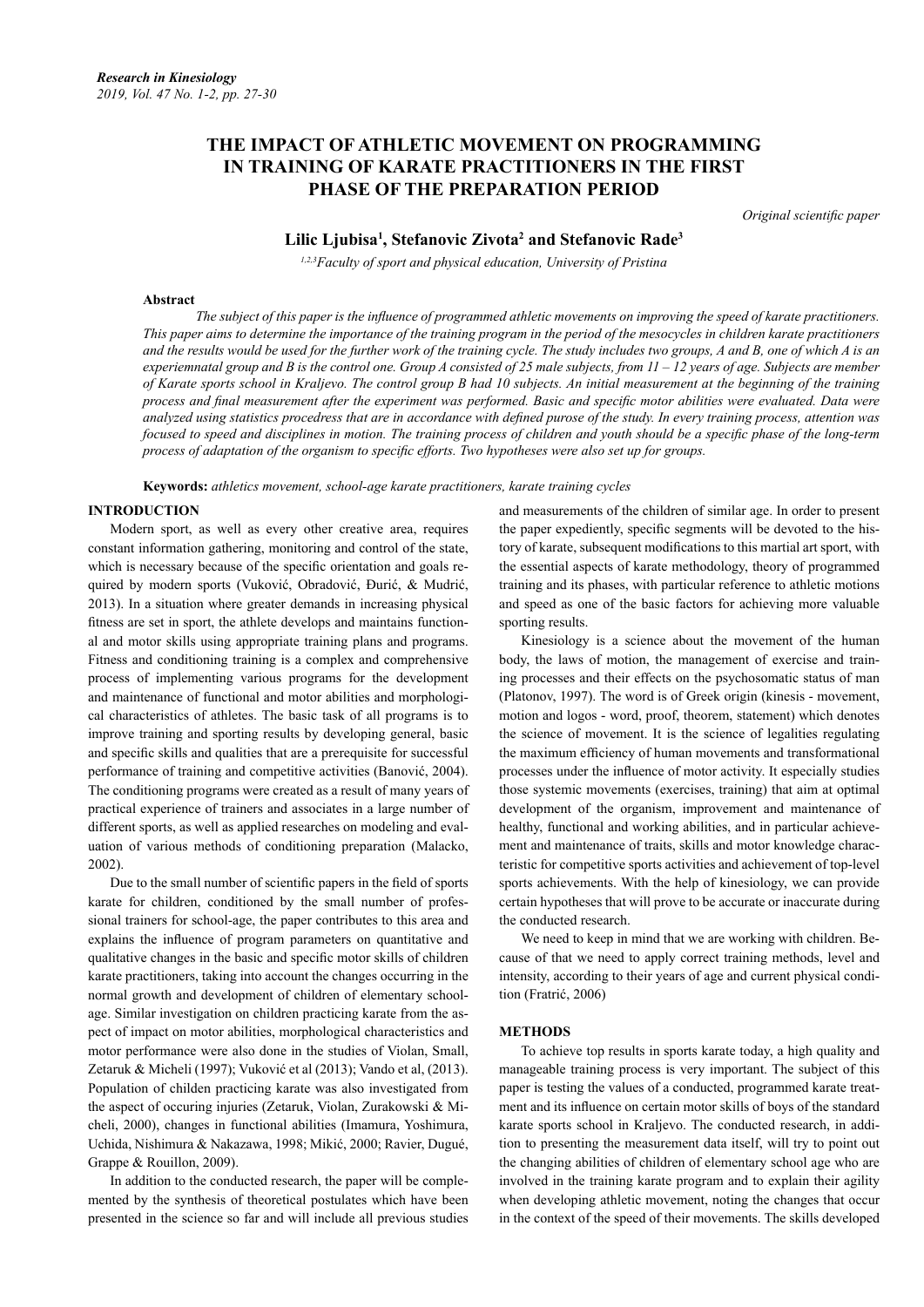#### 28 *L. Lilic et al.*

under the influence of this program in the direction that was predetermined by the hierarchy of the unique specification of motor skills for karate confirmed the value of the program implemented.

This research aims to determine the importance of the training program in the period of the mesocycle in children karate practitioners, so that the results can be used for further advancement of the training cycle in children, as well as for further development of motor skills of young athletes. Initially it determined whether and/ or to what extent the applied program will indicate changes in the motor skills of boys and girls under the influence of the karate training. Further more, whether there were differences in the change and development of different motor skills under the influence of training during the preparation period of karate mesocycle between experimental group A and control group B.

The tasks of this research included processing of previous research, analyses of relevant literature, formation of respondents groups, planning of the training cycle, management of the group through the mesocycle program, as well as the standardization of variables, conducting measurements and the analysis of the obtained results.

Following two hypotheses were projected:

H1 – The development of athletic movement in children aged 11 to 12, who are karate school attendants, has an impact on the karate practitioners' movement speed in the mesocycle training period.

H2 – There are statistically significant differences in athletic abilities among sampled children of the same age, 11-12 years of age who attend the karate school and those who do not attend it.

#### *Study design*

The study sample of this study was comprised from totally 35 participants, devided in two groups' experimental group (group A) and control group (group B). Experiemental group A was consisted from 25 boys at the age  $11 - 12$  years. They were all members in sports karate clubs from Kraljevo at minimum one consecutive year. The group, which is determined by a special age, points to a sensitive period in the maturation of children, especially from the kinesiological point of view. In addition to attending training at the sports club, this group also attended classes at the school where they had two hours of 45 minutes of physical education per week. This age represents the highest percentage of children involved in karate sports, which is, accordingly, the most interesting for monitoring and analyzing their motor area. The control group B was comprised from 10 children that were attending only PE classes on regular basis and not attending karate club training.

Experimental group A had identical programmed training of karate for 2 x 60 minutes during one week, 39 weeks during a ten-month training process. In the formation of karate training, the correct proportions of the extensiveness and intensity of training resources aimed at developing the motor skills responsible for the success in karate sports were taken into consideration. Within 6 consecutive weeks, initial, control and final measurement of the respondents was made to the children in both experimenatal group A and independent control group B.

#### *Sample of variables.*

The sample of variables for motor skills included following motor tests: running at 20m, 30m, 50m, 100m, 200m and 400m; situps, pushups, squats, joints; hand tapping, foot tapping, foot-tapping against the wall; standing long jump and standing high jump.

For morphological characteristics: body weight, body height.

The method of repetition – the athlete repeatedly, as fast as he/she can react to different signals. This method relatively quickly leads to improvement, after which there is stabilization and no further shifts occur. Stagnation in further development can be postponed by varying the type and intensity of the stimulus, with a concentration focusing on the maximum rapid reaction of the motion, rather than the signal itself.

Method of decomposing – with this method, the goal is to provide an easier way to respond to the set signal by an analytical approach. Thus, for example, the sprinter uses a standing start with a load on hands less than the one at a crouching start. Ravier et al. (2009) emphasize that an increase in load lengthens the reaction time, while better-developed endurance and strength positively affects the shortening of reaction time.

The sensory method – is based on the relationship between the speed of the reaction and the athlete's ability to distinguish small time intervals. The athlete is first exposed to certain signals that he should react to as quickly as possible, but so that after each reaction, he receives feedback from the trainer about the time (e.g. start and sprint of 5 meters). After that, the athlete himself has the task to assess the time-scores achieved and compare them with the achieved. At the end, the athlete is trying to achieve the time-scores set.

The running length ranges from 10 to 60 m depending on the duration or length of the acceleration stage of an athlete. In the annual cycle, a gradual increase in the running length is required by the athlete's abilities. The duration of the acceleration phase depends on the quality of the sprinter. Thus, better sprinters achieve higher top speed at longer runways so their distances are greater than of the less quality sprinter. Breaks between repetitions should ensure complete recovery, and duration depends on the length of the runway.

For the development of acceleration, different types of jumps can be used (short leaps on one or two legs, triple jumps, penta jumps, longer series of jumps on runways of 30 m, 60 m, 100 m and more, up to deep jumps). According to Imamura et al (1998), the value of this type of training is to increase the jumping-off (reactive) power that plays an important role in the ability to accelerate. The application of deep jumps requires the athlete's special readiness to avoid injuries that can occur due to the action of the great force and the eccentric work of the musculature.

Different ways of resisting were used. For example, running up the hill, applying various loads that the runner pulls. When running up the hill, it is necessary to apply the slope of the terrain where the runway technique is not significantly disturbed, with runways not exceeding 40 – 50 (Padulo et al., 2014). The use of the parachute as a means of providing resistance has many advantages over other types of resistance, among other things due to the force of resistance acting at the center of gravity of the body at a favorable angle in relation to the pulling of different loads that glide over the ground, which less disturbs the running technique.

#### *Description of variables and training procedure*

Elemental training of maximum speed of movement. Since temporal programs after puberty show considerable rigidity and that it is very difficult or almost impossible to change them, it is necessary to start with elemental speed training at the right time. For this purpose, it is possible to use running exercises of general character. The basic logic of this type of training is to create the conditions for reaching the desired temporal programs by changing the conditions under which a particular exercise is performed.

Complex training of maximum speed of movement.

• Progressive running - running with a gradual increase in speed at runway sections of 60 to 100 m, with the last 30 to 40 m to be performed at the maximum speed.

• The flying sprint - the athlete gets the task to run 20 to 30 meters with maximum speed after 30 m of relaxed running.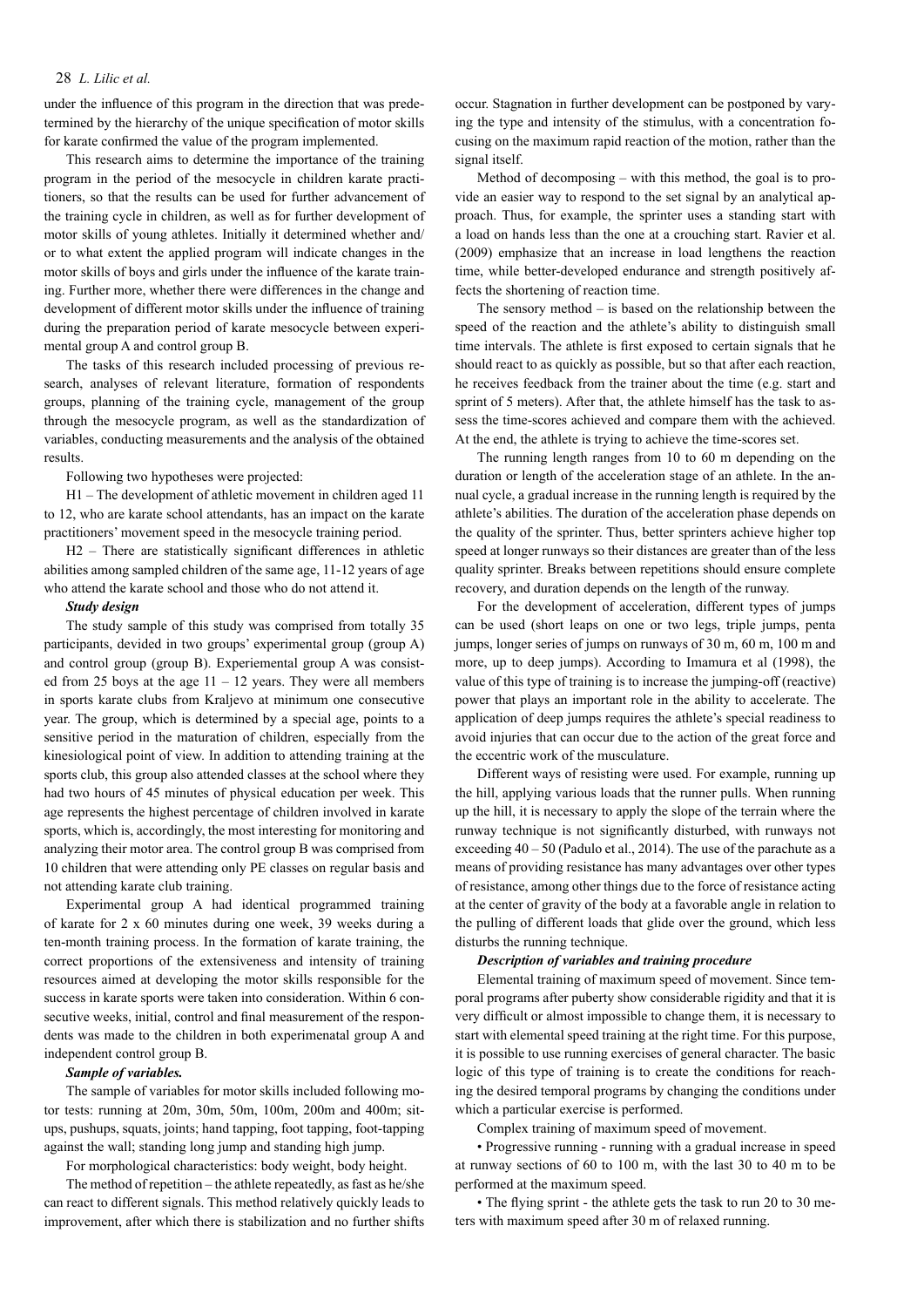• Running downhill - is applied to increase the frequency and length of the step, as the athlete achieves speeds higher than those on a flat ground due to the facilitated conditions. The track length should be up to 80 m, and the slope about 3 degrees.

• Running with a change of pace - for example, 30 m at the maximum pace, 50 m at the moderate pace (the total runway of 200 - 300 m)

• Coordination running - involves the use of exercises from an athletic running school: crouched and standing start, grabbing step, pushing back lower legs, jumping from one foot to the other, etc.

• Switching from coordination running to sprint - after an exercise from a running school (e.g. a crouching start) gradually crossing to the maximum sprint.

• Short sprints from crouching start (up to 60 m) - are a training tool for combined development of reaction speed, acceleration and maximum speed. When applying these loads with the goal of complex action on the development of speed as a fitness capability, it is recommended that training is planned with contrasting methods that involve the constant variation of both content and goals, as well as the intensity of exercise within a single series or training unit.

#### *Data analyses*

The obtained results of the measurements of manifest specificmotor tests were processed by appropriate statistical methods, which were in function of the defined goal and determined research tasks. To determine the changes, t- test was applied between the initial and final state measurements of all motor variables. Group A was subjected to initial and final testing. For Group B, which was the control group, measurements were also made in same manner.

#### **RESULTS AND DISCUSSION**

Discrimination of analyses was conducted between groups of respondents in the initial or final state for independent and dependent samples to analyze the differences between groups of respondents. The differences of the initial state and the final state for the experimental group of respondents in the manifest and latent space gave a final estimate of the values of the effect of movement on the speed of movement in the programmed training for children attending karate classes. Table 1 represents the results obtained in the final measurement of control group. Results for experimental group in initial and final measurement are presented in Table 2 and 3. The initial and final results of the control group were very similar, and because of that, we haven't displayed them.

If we compare the control and experimental group, we can see that the population in experimental group had better results in all tests, but that significance is very small or nonexisting, so we can say that on the initial results experimental group didn't have significantly better results than control group.

As presented in Tables 2 and 3, the results of the initial and final measurement in all segments of running show a significant improvement in achieving the speed of children karate practitioners, except in running at 50m where a deviation occurred. The average running speed at 50m at the initial measurement is  $M = 9.5$  s, while in final measurement it is  $M = 9.6840$  s. Here, at the final measurement, the result was lower than on the initial measurement of Sig. = 9.5 < 9.68.

Improvements are also visible in measurements of tapping, situps, push-ups, pull-ups and squats, where improvements in all measured exercises are shown without deviation. Although hand tapping, foot tapping and foot-tapping against the wall were expected to offer better results, some other similar target group studies have shown that, although they exceed the results from the initial measurement, improvements are small. Thus, for example, hand tapping with

*Table 1: Basic descriptive statistic parameters from final measurement for control group*

| Item                                     | N  | Minimum | Maximum | Mean   | Std.<br>deviation |
|------------------------------------------|----|---------|---------|--------|-------------------|
| Running at 20m                           | 10 | 4.70    | 6.50    | 5.60   | 1.27              |
| Running at 30m                           | 10 | 6.40    | 7.30    | 6.85   | 0.64              |
| Running at 50m                           | 10 | 8.10    | 11.50   | 9.80   | 2.40              |
| Running at 100m                          | 10 | 17.80   | 22.60   | 20.20  | 3.39              |
| Running at 200m                          | 10 | 39.20   | 49.90   | 44.55  | 7.57              |
| Running at 400m                          | 10 | 93.30   | 110.10  | 101.70 | 11.88             |
| $Sit-ups(1 min)$                         | 10 | 18.00   | 45.00   | 31.50  | 19.09             |
| Pushups (1 min)                          | 10 | 11.00   | 40.00   | 25.50  | 20.51             |
| Squats (1 min)                           | 10 | 37.00   | 68.00   | 52.50  | 21.92             |
| Pull-ups (2 min)                         | 10 | 0.00    | 7.00    | 3.50   | 4.95              |
| Hand tapping (15s)                       | 10 | 34.00   | 53.00   | 43.50  | 13.44             |
| Foot tapping (15s)                       | 10 | 38.00   | 57.00   | 47.50  | 13.44             |
| Foot tapping against<br>the wall $(15s)$ | 10 | 18.60   | 31.20   | 24.90  | 8.91              |
| Standing long jump<br>(cm)               | 10 | 108.00  | 180.30  | 144.15 | 51.12             |
| Standing high jump<br>(cm)               | 10 | 52.10   | 63.40   | 57.75  | 7.99              |

# *Table 2: Basic descriptive statistic parameters from initial measurement for experimental group*

| Item                                     | N  | Minimum | Maximum | Mean   | Std.<br>deviation |
|------------------------------------------|----|---------|---------|--------|-------------------|
| Running at 20m                           | 25 | 4.50    | 6.10    | 5.3    | 1.13              |
| Running at 30m                           | 25 | 6.20    | 6.90    | 6.55   | 0.49              |
| Running at 50m                           | 25 | 7.90    | 11.10   | 9.5    | 2.26              |
| Running at 100m                          | 25 | 17.60   | 22.20   | 19.9   | 3.25              |
| Running at 200m                          | 25 | 39.00   | 49.50   | 44.25  | 7.42              |
| Running at 400m                          | 25 | 93.10   | 109.70  | 101.4  | 11.73             |
| $Sit-ups(1 min)$                         | 25 | 19.00   | 46.00   | 32.5   | 19.09             |
| Pushups (1 min)                          | 25 | 12.00   | 41.00   | 26.5   | 20.20             |
| Squats (1 min)                           | 25 | 38.00   | 69.00   | 53.5   | 21.92             |
| Pull-ups (2 min)                         | 25 | 0.00    | 8.00    | 4.0    | 5.65              |
| Hand tapping (15s)                       | 25 | 35.00   | 54.00   | 44.5   | 13.43             |
| Foot tapping (15s)                       | 25 | 39.00   | 58.00   | 48.5   | 13.43             |
| Foot tapping against<br>the wall $(15s)$ | 25 | 19.00   | 32.00   | 25.5   | 9.19              |
| Standing long jump<br>(cm)               | 25 | 109.00  | 181.30  | 145.15 | 51.12             |
| Standing high jump<br>(cm)               | 25 | 53.10   | 64.40   | 58.75  | 7.99              |

*Table 3: Basic descriptive statistic parameters from final measurement for experimental group*

| Item                                     | N  | Minimum | Maximum | Mean   | Std.<br>deviation |
|------------------------------------------|----|---------|---------|--------|-------------------|
| Running at 20m                           | 25 | 4.10    | 5.20    | 4.50   | .36               |
| Running at 30m                           | 25 | 5.80    | 6.70    | 6.22   | .27               |
| Running at 50m                           | 25 | 7.90    | 11.00   | 9.68   | .63               |
| Running at 100m                          | 25 | 15.60   | 21.00   | 18.40  | 1.58              |
| Running at 200m                          | 25 | 36.00   | 47.80   | 40.39  | 3.04              |
| Running at 400m                          | 25 | 78.50   | 107.00  | 95.08  | 6.27              |
| $Sit-ups(1 min)$                         | 25 | 25.00   | 59.00   | 38.04  | 9.14              |
| Pushups (1 min)                          | 25 | 12.00   | 50.00   | 27.44  | 9.06              |
| Squats (1 min)                           | 25 | 40.00   | 70.00   | 54.68  | 7.39              |
| Pull-ups (2 min)                         | 25 | 1.00    | 13.00   | 5.36   | 3.31              |
| Hand tapping (15s)                       | 25 | 35.00   | 55.70   | 45.56  | 5.96              |
| Foot tapping (15s)                       | 25 | 40.00   | 62.00   | 49.20  | 5.32              |
| Foot tapping against<br>the wall $(15s)$ | 25 | 23.00   | 31.00   | 27.00  | 5.66              |
| Standing long jump<br>(cm)               | 25 | 121.00  | 182.30  | 152.94 | 14.00             |
| Standing high jump<br>(cm)               | 25 | 57.50   | 66.80   | 62.34  | 2.96              |